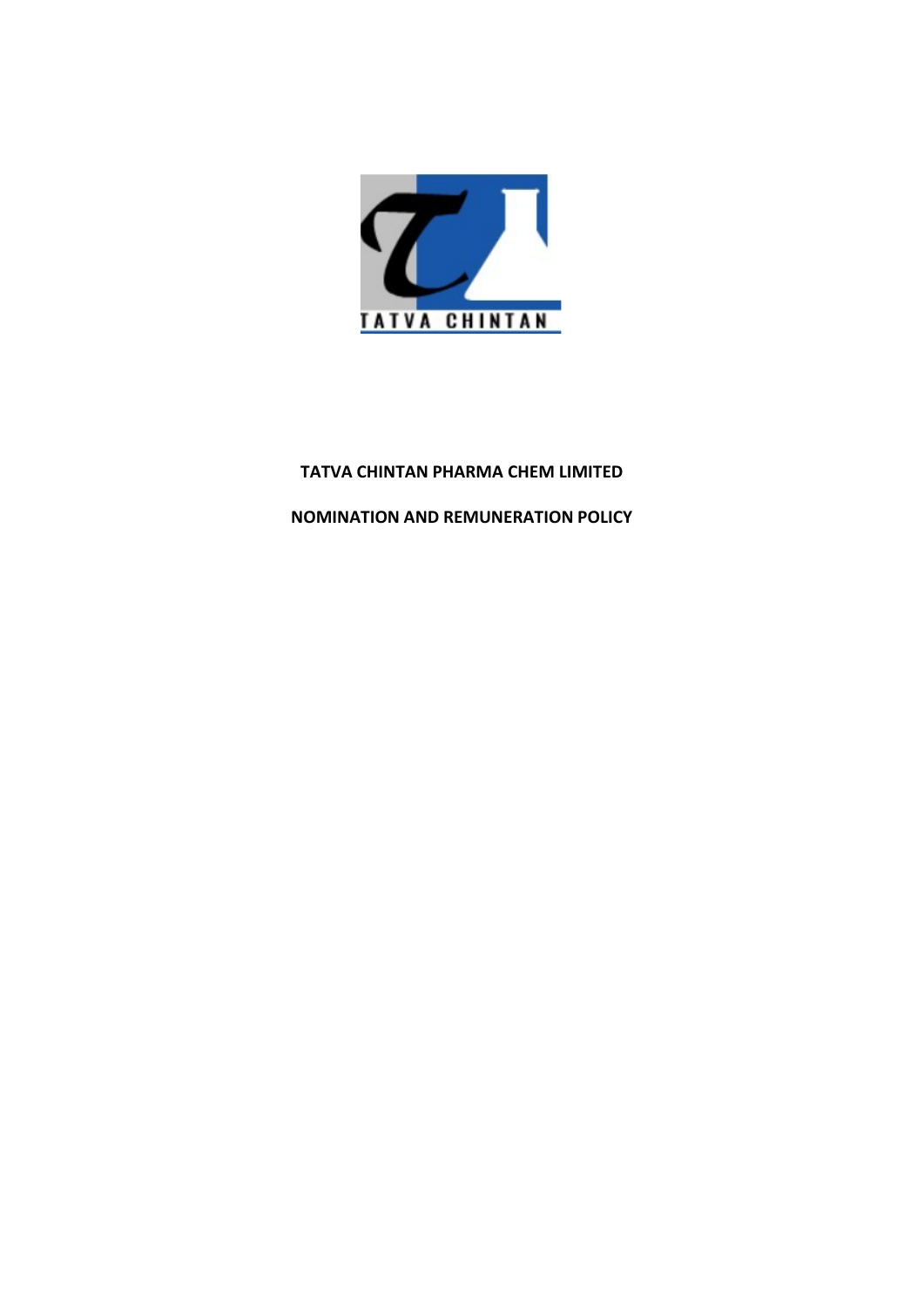| <b>Name of Document</b>           | <b>NOMINATION AND REMUNERATION POLICY</b> |
|-----------------------------------|-------------------------------------------|
| Version                           | 1.0                                       |
| Policy/Code/Manual/Other          | Policy                                    |
| <b>Effective date of document</b> | 13-03-2021                                |
|                                   |                                           |
|                                   |                                           |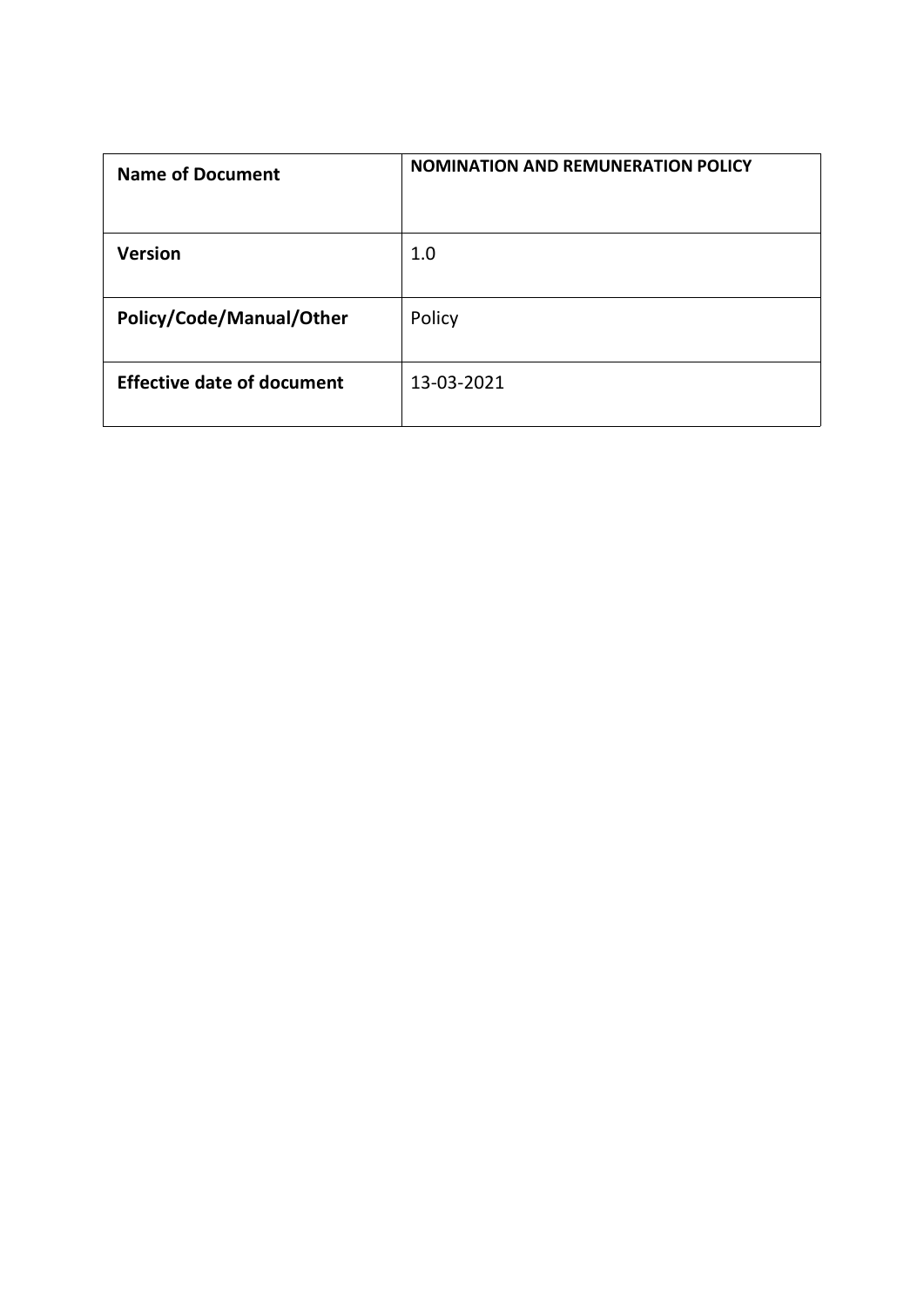**1. Introduction:**<br>This Nomination and Remuneration Policy is being formulated in compliance<br>the Companies Act, 2013 and the rules made thereunder, each as an<br>Regulation 19 read with Part D of Schedule II of the Securities **1. Introduction:**<br>This Nomination and Remuneration Policy is being formulated in compliance with Section 178 (3) of<br>the Companies Act, 2013 and the rules made thereunder, each as amended (the "**Act**") and<br>Regulation 19 re **1. Introduction:**<br>This Nomination and Remuneration Policy is being formulated in compliance with Section 178 (3) of<br>the Companies Act, 2013 and the rules made thereunder, each as amended (the "**Act**") and<br>Regulation 19 re **1. Introduction:**<br>This Nomination and Remuneration Policy is being formulated in compliance with Section 178 (3) of<br>the Companies Act, 2013 and the rules made thereunder, each as amended (the "**Act**") and<br>Regulation 19 re **1. Introduction:**<br>This Nomination and Remuneration Policy is being formulated in compliance with Section 178 (3) of<br>the Companies Act, 2013 and the rules made thereunder, each as amended (the "**Act**") and<br>Regulations 19 r **1. Introduction:**<br>This Nomination and Remuneration Policy is being formulated in compliance with Section 178 (3) of<br>the Companies Act, 2013 and the rules made thereunder, each as amended (the "**Act**") and<br>Regulation 19 re **1. Introduction:**<br>This Nomination and Remuneration Policy is being formulated in compliance with Section 178 (3) of<br>the Companies Act, 2013 and the rules made thereunder, each as amended (the "Act") and<br>Regulation 19 read **1. Introduction:**<br>This Nomination and Remuneration Policy is being formulated in compliance with Section 178 (3) of<br>the Companies Act, 2013 and the rules made thereunder, each as a amended (the "Act") and<br>Regulation 19 re **1. Introduction:**<br> **1. Introduction:**<br>
This Nomination and Remuneration Policy is being formulated in complianc<br>
the Companies Act, 2013 and the rules made thereunder, each as are<br>
Regulations and Disclosure Requirements) **1. Introduction:**<br> **This Nomination and Remuneration Policy is being formulated in compliance with Section 178 (3) of<br>
the Companies Act, 2013 and the rules made thereunder, each as amended (the "Act") and<br>
<b>Regulations 1. Introduction:**<br>This Nomination and Remuneration Policy is being formulated in compliance with Section 178 (3) of<br>the Companies Act, 2013 and the rules made thereunder, each as amended (the "**Act**") and<br>Regulations 3 re **1. Introduction:**<br> **1. Introduction:**<br> **This Nomination and Remuneration Policy is being formulated in compliance with Section**<br>
the Companies Act, 2013 and the rules made thereunder, each as amended (the "<br>
Regulations") i) Managing Director, or Chief Executive Officer or Manager and in their absence, a Whole-time This Nonmandon and nentinetation Tonty is being nontinated in Compilance with Securities Companies Act, 2013 and the rules made thereunder, each as amended (the "Regulation 19 read with Part D of Schedule II of the Securit the Companes Act, 2013 and the rules meat thereunder, each as amended (the "Act")<br>Regulation 19 read with Part D of Schedule II of the Securities and Exchange Board of India (Lis<br>Obligations and Disclosure Requirements) Re Regulation 19 read with Part D of Schedule II of the Securities and Exchange Board of India (Listing Obligations and Disclosure Requirements) Regulations, 2015, as amended ("SEBI Listing Regulations"). This policy on nomin **Regulations"**),. This policy on nomination and remuneration of Directors, Key Managerial Personnel<br>and Senior Management has been approved by the Nomination and Remuneration Committee<br>(NRC or the Committee) and has been a

Director;

- 
- 
- 

and Senior Management has been formulated by the Nomination and Remuneration Committee<br>
(NRC or the Committee) and has been approved by the Board of Directors.<br> **2. Definitions:**<br> **2. Definitions:**<br> **2. Definitions:**<br> **2.** (NRC or the Committee) and has been approved by the Board of Directors.<br> **2. Definitions:**<br> **2. Definitions:**<br> **"Remuneration"** means any money or its equivalent given or passed to any person for services<br> **"Remuneration"** 2. Definitions:<br>"Remuneration" means any money or its equivalent given or passed to any person for services<br>rendered by him and includes perquisites as defined under the Income-tax Act, 1961;<br>"Key Managerial Personnel" mea **2. Definitions:**<br>"**Remuneration"** means any money or its equivalent given or passed to any person for services<br>rendered by him and includes perquisites as defined under the Income-tax Act, 1961;<br>"**Key Managerial Personnel** "<br>
"Remuneration" means any money or its equivalent given or passed to any person for services<br>
"rendered by him and includes perquisites as defined under the Income-tax Act, 1961;<br>
"Key Managerial Personnel" means:<br>
Direc Franchered by him and includes perquisites as defined under the Income-tax  $\mu$ <br> **"Key Managerial Personne!"** means:<br>
(**)** Managing Director, or Chief Executive Officer or Manager and in their<br>
Director;<br>
(**ii)** Company Se "Key Managerial Personnel" means:<br>
i) Managing Director, or Chief Executive Officer or Manager and in their absence, a Whole-time<br>
Director;<br>
ii) Company Secretary; and<br>
ii) Company Secretary; and<br>
iii) Company Secretary; **FROM THE COMPUT THE SECT CONDUCT CONDUCT CONDUCT CONDUCT CONDUCT CONDUCT CONDUCT CONDUCT CONDUCT CONDUCT CONDUCT CONDUCT CONDUCT CONDUCT CONDUCT CONDUCT CONDUCT CONDUCT CONDUCT CONDUCT CONDUCT CONDUCT CONDUCT CONDUCT COND** 

i) Managing Director, or Chief Executive Officer or Manager and in their absence, a Whole-time<br>Director;<br>iii) Company Secretary; and<br>iii) Company Secretary; and<br>iii) Company Secretary; and<br>**"Senior Managerial Personnel"** m Frienancial Officer;<br>
iii) Company Secretary; and<br>
iii) Company Secretary; and<br>
iii) Company Secretary; and<br>
iii) Company Secretary; and<br>
"Senior Managerial Personnel" mean the personnel of the company who are members of i ii) Chief Financial Officer;<br>
iii) Company Secretary; and<br>
iii) Company Secretary; and<br>
"Senior Managerial Personnel" mean the personnel of the company who are members<br>
anagement team excluding Board of Directors. Normally Fraince of the compary secretary; and<br>
iii) Company Secretary; and<br>
"Senior Managerial Personnel" mean the personnel of the company who are members of its core<br>
"Senior Managerial Personnel" mean the personnel of the compa in) Such other officer as may be prescribed.<br>
We subject of the company who are members of its core<br>
"Senior Managerial Personnel" mean the personnel of the company who are members of its core<br>
management team excluding Bo "Senior Managerial Personnel" meant-<br>
"Senior Managerial Personnel" mean the personnel of the company who are members of its core<br>
"management team excluding Board of Directors. Normally, this would comprise all members of

management team excluding Board of Directors. Normally, this would comprise all members of<br>management, of rank equivalent to General Manager and above, including all functional heads.<br>Unless the context require otherwise, The about the constitution and Remuneration Committee is the Board is a suddenly and the constituted the policy<br>and pronouns importing a gender include each of the masculine, feminine and neuter genders and<br>shall be interp Unless the context require otherwise, words importing the singular include the plural and vice versa<br>
and pronouns importing a gender include each of the masculine, feminine and neuter genders and<br>
shall be interpreted in and pronouns importing a gender include each of the masculine, feminine and neuter genders and<br>shall be interpreted in the wide sense in spirit of this Policy.<br> **3. Objective:**<br>
The objective of the policy is to ensure tha Shall be interpreted in the wide sense in spirit of this Policy.<br> **3. Objective:**<br>
The objective of the policy is to ensure that<br>
• The love of the policy is to ensure that<br>
• Relationship of remuneration is reasonable and **3. Objective:**<br>The objective of the policy is to ensure that<br>
• The level and composition of remuneration is reasonable and sufficient to attract, retain and<br>
motivate directors of the quality required to run the company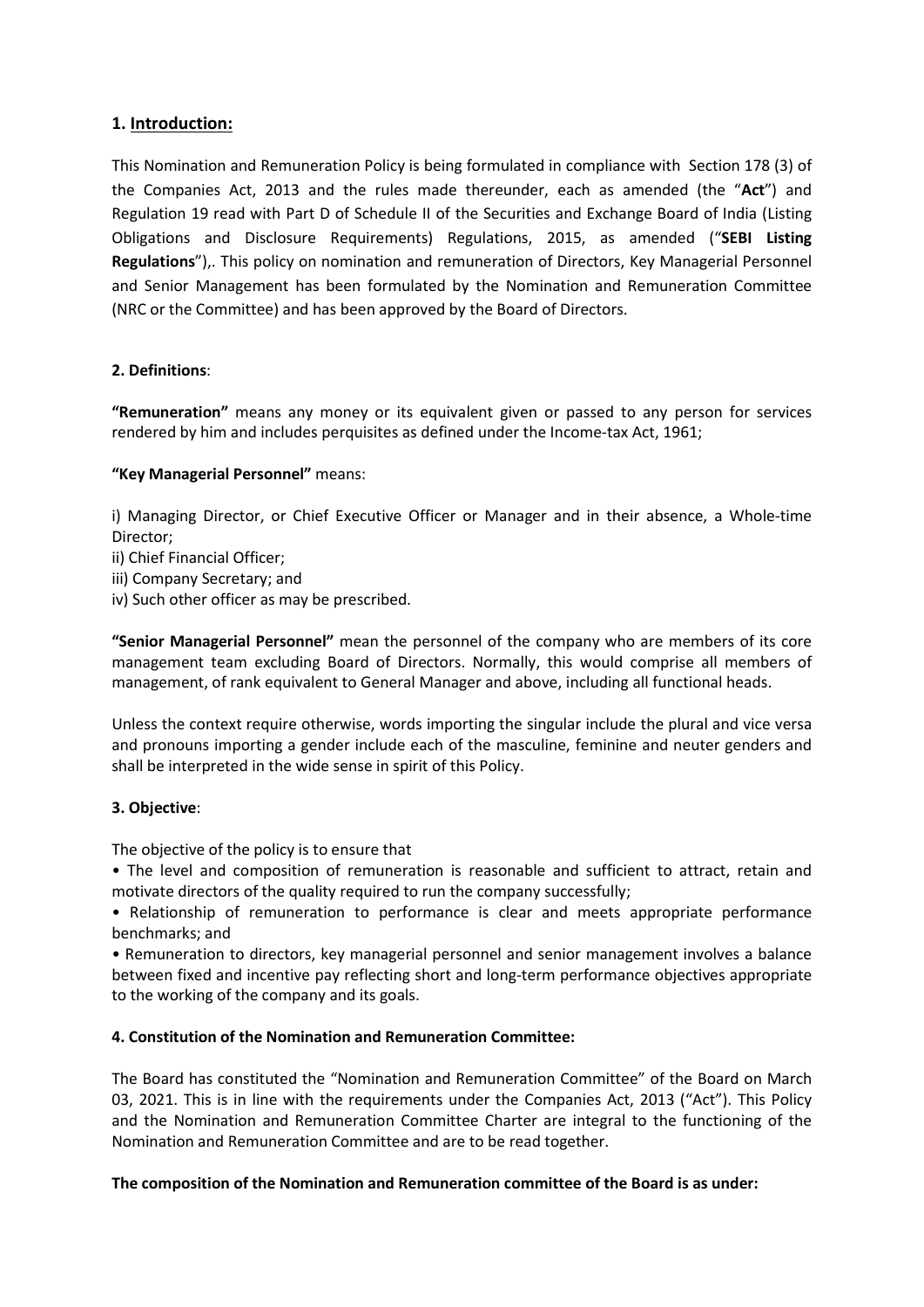- 
- 
- 

• Manher Chimanlal Desai - Chairman<br>• Subhash Ambubhai Patel - Member<br>• Avani Rajesh Umatt - Member<br>The Board has authority to reconstitute this Committee from time to time. • Subhash Ambubhai Patel - Member Avani Rajesh Umatt - Member **Manher Chimanial Desai** - Chairman<br> **Commission Ambubhai Patel - Member**<br>
The Board has authority to reconstitute this Committee from time to time.<br>
The Board has authority to reconstitute this Committee from time to time

- 5. Role of the Committee: **Manher Chimanial Desai** - Chairman<br> **•** Subhash Ambubhai Patel - Member<br> **The Board has authority to reconstitute this Committee from time to time.<br>
<b>5. <u>Role of the Committee</u>**:<br> **7.** The role of the NRC will be the foll • Manher Chimanlal Desai • Chairman<br>• Subhash Ambubhai Patel • Member<br>• Avani Rajesh Umatt - Member<br>• The Board has authority to reconstitute this Committee from time to time.<br>• To formulate criteria for determining qualif Director. • Manher Chimanlal Desai - Chairman<br>• Subhash Ambubhai Patel - Member<br>• Avani Rajesh Umatt - Member<br>• The Board has authority to reconstitute this Committee from time to time.<br>• The role of the Committee:<br>• To formulate cr
- 
- 
- 
- 
- Manher Chimanlal Desai chairman<br>• Subhash Ambubhai Patel Member<br>• Avani Rajesh Umatt Member<br>• The Board has authority to reconstitute this Committee from time to time.<br>• To formulate criteria for determining qualif Manher Chimanlal Desai - Chairman<br>
Subhash Ambubhai Patel - Member<br>
Avani Rajesh Umatt - Member<br>
Board has authority to reconstitute this Committee from time to time.<br>
Role of the NRC will be the following:<br>
To formulate c • Manher Chimanlal Desai - Chairman<br>• Subhash Ambubhai Patel - Member<br>• Avani Rajesh Umatt - Member<br>• The Board has authority to reconstitute this Committee from time to time.<br>• The role of the NRC will be the following:<br>• • Manher Chimanlal Desai - Chairman<br>• Subhash Amolubhai Patel - Member<br>• Avani Rajesh Umatt - Member<br>• The Board has authority to reconstitute this Committee from time to time.<br>• To formulate criteria for determining quali • Subhash Ambubhai Patel - Member<br>• Avani Rajesh Umatt - Member<br>
The Board has authority to reconstitute this Committee from time to time.<br>
• To formulate criteria for determining qualifications, positive attributes and in Avani Rajesh Umatt - Member<br>
Persond has authority to reconstitute this Committee from time to time.<br>
Person das authority to reconstitute this Committee from time to time.<br>
To formulate criteria for edetermining qualifica Fine Board has authority to reconstitute this Committee from time to time.<br>
• To formulate criteria for determining qualifications, positive attributes and independence of a<br>
• To formulate criteria for determining qualifi The Board has authority to reconstitute this Committee from time to time.<br> **5. Role of the Committee:**<br> **For committee:**<br>
• To formulate criteria for determining qualifications, positive attributes and independence of a<br>
• **Example 19 Constrained Solution** and state in the Board of the performance of a<br>
• To formulate criteria for determining qualifications, positive attributes and independence of a<br>
• To formulate criteria for evaluation of Role of the Committee:<br>
Proferomulate criteria for determining qualifications, positive attributes and independence of a<br>
To formulate criteria for determining qualifications, positive attributes and independence of a<br>
To **5. Role of the Committee:**<br>
• To formulate criteria for determining qualifications, positive attributes and independence of a<br>
• Director.<br>
• To formulate criteria for evaluation of Independent Directors and the Board.<br>
• • To formulate criteria for determining qualifications, positive attributes and independence of a<br>
• Different of the Dorato of Independent Directors and the Board.<br>
• To formulate criteria for evaluation of Independent D • To formulate criteria for determining qualifications, positive attributes and independence of a<br>
• To formulate criteria for evaluation of Independent Directors and the Board.<br>
• To identify persons who are qualified to
- 
- 
- 
- duties.

- To formulate criteria for evaluation of Independent Directors and the Board.<br>• To identify persons who are qualified to become Directors and who may be appointed in Senior<br>Management in accordance with the criteria laid (a) Grapherical modes) of the Board: Periodically reviewing the size and component in accordance with the criteria laid down in this policy.<br>
Or or commend to the Board policy relating to remuneration for Directors and Sen ET THE VALUATION OF DESCREMENTION CONDUCTED TO THE SECUTION CONDITION INTO THE DESCREMENTION OF DESCREMENTION CONDUCTED ACCOMPTION and Senior Management.<br>
Ecommend to the Board policy relating to remuneration for Directors commend to the Board the appointment and removal of Directors and Senior Management.<br>
commend to the Board policy relating to remuneration for Directors, Key Managerial<br>
sumel and Senior Management.<br>
Exivise a policy on Bo is structured to make appropriate mixting to remuneration for Directors, Key Managerial<br>point and Senior Management.<br>This visite a policy on Board diversity, composition, size.<br>The visite applicy on Board diversity, compos From and Senior Management.<br>
Since a policy on Board diversity, composition, size.<br>
Expectives a policy on Board diversity, composition, size.<br>
Expectives and overseeing.<br>
From such any other function as is mandated by the (b) others: Formulate the criteria determining for propositions, incerned to the criteria of criteria of criteria determining for replacing the Criteria of criteria of criteria of criteria of criteria of criteria attribute ission planning for replacing Key Executives and overseeing.<br>
sission planning for replacing Key Executives and overseeing.<br>
in y statutory notification, anendmetar or modification, as may be applicable.<br>
signification, an warry out any other function as is mandated by the Board from time to time and / or enforced<br>try out any other function as is mandated by the Board from time to time and / or enforced<br>serform such other functions as may be Experiment the more of the Board of the Board of the Board of Sills, experience and experience of the position plane experiment of modification, as may be applicable.<br>
S.<br>
S.<br>
S.<br>
S.<br>
S.<br>
S.<br>
S.<br>
S. TERS TO BE DEALT WITH, (e) Dreform such other functions as may be necessary or appropriate for the performance of its<br>
utries.<br>
14TTERS TO BE DEALT WITH, PERUSED AND RECOMMENDED TO THE BOARD BY THE<br>
14NTERS TO BE DEALT WITH, PERUSED AND RECOMMEN s.<br>
S.<br>
S.<br>
S.<br>
S.<br>
S.<br>
S.<br>
S. TERS TO BE DEALT WITH, PERUSED AND RECOMMENDED TO THE BOARD BY THE<br>
THON AND REMUNERATION COMMITTEE:<br>
Size and composition of the Board: Periodically reviewing the size and composition of the **Experiment The Board and Senior Management (i)** The Board of the Board: Pinder and composition of the Board: Pinder and composition of the Board: Periodically reviewing the size and composition of the Board to have an app THERS TO BE DEALT WITH, PERUSED AND RECOMMENDED TO THE BOARD BY<br>
following matters shall be dealt with by the Committee:<br>
following matters shall be dealt with by the Committee:<br>
(a) Size and composition of the Board: Peri TERS TO BE DEALT WITH, PERUSED AND RECOMMENDED TO THE BOARD BY THE<br>ATION AND REMUNERATION COMMITTEE:<br>Size and composition of the Board: Periodically reviewing the size and composition of the<br>Board to have an appropriate in (ii) Formulate the criteria and composition of the baractic Performance is increased to have an appropriate mix of executive and independent Directors to maintain its Board to have an appropriate mix of executive and indep by soming matters shall be dealt with by the Committee:<br>Size and composition of the Board: Periodically reviewing the size and composition of the<br>Board to have an appropriate mix of executive and independent Directors to m
	-
	-

Directors.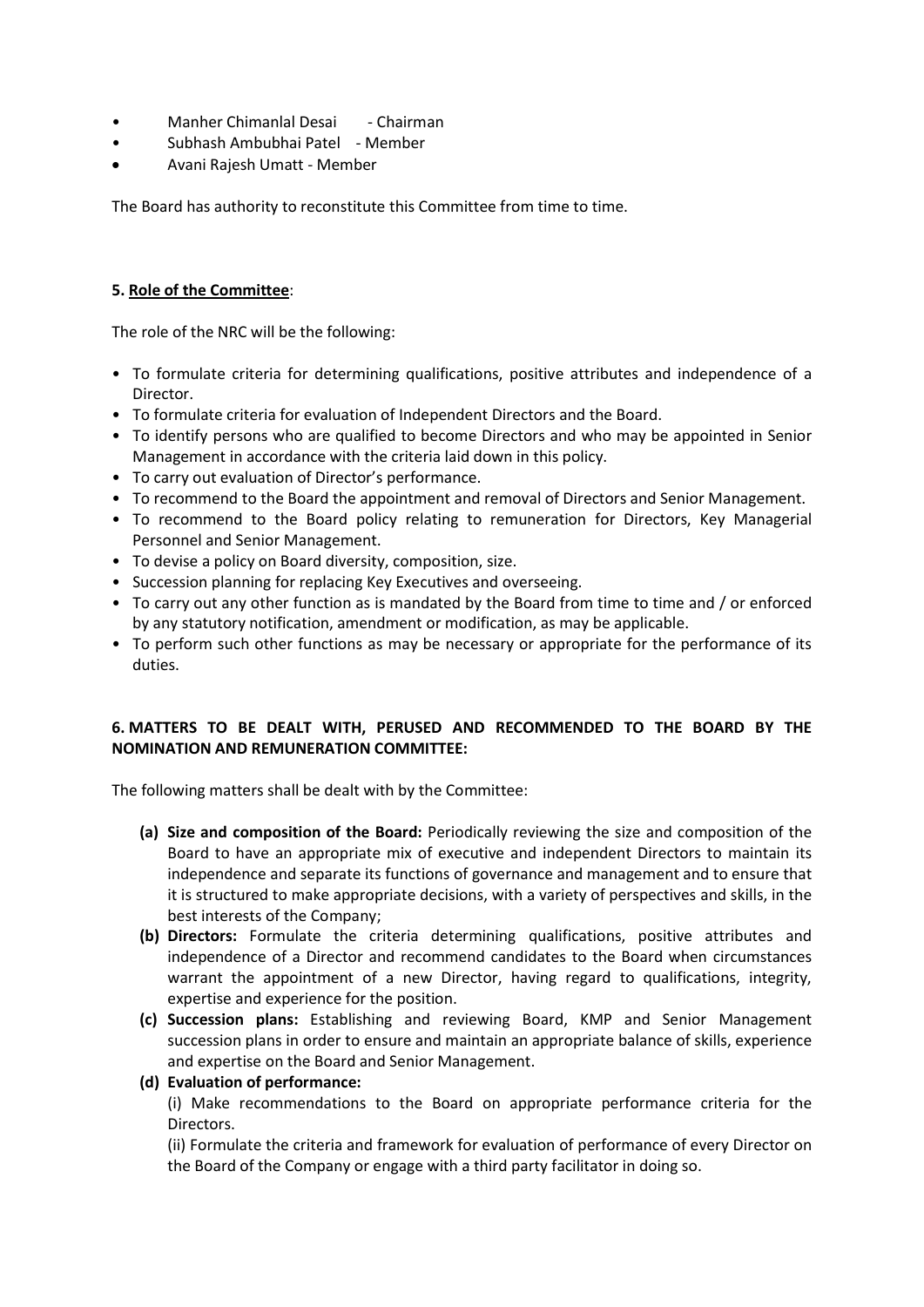(iii) Identify ongoing training and education programs for the Board to ensure that Non-<br>Executive Directors are provided with adequate information regarding the business, the<br>industry and their legal responsibilities and (iii) ldentify ongoing training and education programs for the Board to ensure that Non-<br>Executive Directors are provided with adequate information regarding the business, the<br>industry and their legal responsibilities and (iii) Identify ongoing training and education programs for the Board to ensure that Non-<br>Executive Directors are provided with adequate information regarding the business, the<br>industry and their legal responsibilities and (iii) Identify ongoing training and education programs for the Board to ensure that Non-<br>Executive Directors are provided with adequate information regarding the business, the<br>industry and their legal responsibilities and

(iii) Identify ongoing training and education programs for the Board to ensure that Non-<br>Executive Directors are provided with adequate information regarding the business, the<br>industry and their legal responsibilities and (iii) Identify ongoing training and education programs for the Board to ensure that Non-<br>Executive Directors are provided with adequate information regarding the business, the<br>industry and their legal responsibilities and (iii) Identify ongoing training and education programs for the Board to ensure that Non-<br>Executive Directors are provided with adequate information regarding the business, the<br>industry and their legal responsibilities and (ii) Identify ongoing training and education programs for the Board to ensure that Non-<br>
Executive Directors are provided with adequate information regarding the business, the<br> **ndustry and their legal responsibilities and** (iii) Identify ongoing training and education programs for the Board to ensure that Non-<br>Executive Directors are provided with adequate information regarding the business, the<br>industry and their legal responsibilities and (iii) Identify ongoing training and education programs for the Board to ensure that Non-<br>Executive Directors are provided with adequate information regarding the business, the<br>industry and their legal responsibilities and (iii) Identify ongoing training and education programs for the Board to ensure that Non-<br>Executive Directors are provided with adequate information regarding the business, the<br>industry and their legal responsibilities and (iii) Identify ongoing training and education programs for the Board to ensure that Non-<br>Executive Directors are provided with adequate information regarding the business, the<br>industry and their legal responsibilities and (iii) Identify ongoing training and education programs for the Board to ensure that Non-<br>Executive Directors are provided with adequate information regarding the business, the<br>industry and their legal responsibilities and (iii) Identify ongoing training and education programs for the Board to ensure that Non-<br>Executive Directors are provided with adequate information regarding the business, the<br>industry and their legal responsibilities and (iii) Identify ongoing training and education programs for the Board to ensure that Non-<br>Executive Directors are provided with adequate information regarding the business, the<br>industry and their legal responsibilities and (iii) Identify ongoing training and education programs for the Board to ensure that Non-<br>Executive Directors are provided with adequate information regarding the business, the<br>industry and their legal responsibilities and (iii) Identify ongoing training and education programs for the Board to ensure<br>Executive Directors are provided with adequate information regarding the b<br>industry and their legal responsibilities and duties.<br>**Remuneration** (iii) Identify ongoing training and education programs for the Board to ensure that Non-<br>Executive Directors are provided with adequate information regarding the business, the<br>industry and their legal responsibilities and (iii) Identify ongoing training and education programs for the Board to ensure that Non-Executive Directors are provided with adequate information regarding the business, the industry and their legal responsibilities and d **(e) Remuneration framework and policies:** The Committee is responsible for reviewing and making recommendations to the Board on:<br>
a). Remuneration of executive Directors to be presented for shareholders' approval<br>
and may including severance, if any.<br>
b.) Individual and total remuneration of non-executive Directors and the chaiperson (if non<br>
executive), including any additional fees payable for membership of Board committees; c.)<br>
the remu the person fif monotonical manneration of non-executive Directors and the chairperson (if non executive), including any additional ferso pay able for membership of Board committees; c.) the remuneration and remuneration po executive), including any additional fees payable for membership of Board committees; c.)<br>the remuneration and remuneration policies for KMP and Senior Management including<br>base pay, incentive payments, equity awards, reti base pay, incentive payments, equity awards, retirement rights, severance pay if any and<br>service contracts having regard to the need to: (i) altract and motivate talent to pursue the<br>Company's long term growth; (ii) demons is considerate the many experiment and this distance is the committee of company is long term growth; (iii) be reasonable and fair, having regard to best compensation and performance; (iii) be reasonable and fair, having r Experiment and performance growth, (ii) demonstrate a clear relationship between executive<br>company's long term growth; (ii) be reasonable and fair, having regard to best<br>governance practices and legal requirements and (iv)

# MANAGEMENT:

governance practices and legal requirements and (iv) balance between fixed and incentive<br>pay reflecting short and long-term performance objectives as appropriate for the Company<br>and it goals.<br>d.) the Company's incentive co pay reflecting short and long-term performance objectives as appropriate for the Company<br>and its gools.<br>
d.) the Company's incentive compensation and equity based plans including a consideration<br>
of performance thresholds position may be extended beyond the age of seventy years with the approval of shareholders by<br>a and its goals.<br>
The Company's incentive compensation and equity based plans including a consideration<br>
of performance threshol d.) the Company's incentive compensation and equity based plans including a cor<br>of performance thresholds and regulatory and market requirements;<br>7. APPOINTMENT AND REMOVAL OF DIRECTOR, KEY MANAGERIAL PERSONNEL AN<br>MANAGEME 7. APPOINTMENT AND REMOVAL OF DIRECTOR, KEY MANAGERIAL PERSONN<br>
MANAGEMENT:<br>
a) The Committee shall identify and ascertain the integrity, qualification, expertise the<br>
the person for appointment as Director, KMP or at Seni 7. APPOINTMENT AND REMOVAL OF DIRECTOR, KEY MANAGERIAL PERSONNEL AND SENIOR<br>
MANAGEMENT:<br>
a) The Committee shall identify and ascertain the integrity, qualification, expertise and experience of<br>
the person for appointment The Committee shall identify and ascertain the integrity, qualification, expertise and experience of<br>person for appointment as Director, KMP or at Senior Management level and recommend his /<br>appointment, as per Company's P he Committee shall identify and ascertain the integrity, qualification, expertise and experience of apsointment, as per Company's Policy. MMP or at Senior Management level and recommend his /<br>appointment, as per Company's person for appointment as Director, KMP or at Senior Management level and recommend his /<br>appointment, as per Company's Policy.<br>
person should possess adequate qualification, expertise and experience for the position he / b) A person should possess adequate qualification, expertise and experience for the position<br>is considered for appointment. The Committee has authority to decide whether quality<br>expertise and experience possessed by a pers positions and experiment. The Committee has authority to decide whether qualification, entise and experience possessed by a person is sufficient / satisfactory for the position.<br>
ECO many shall not appoint or continue the ertise and experience possessed by a person is sufficient / satisfactory for the position.<br>
The Company shall not appoint or continue the employment of any person as Whole-time Director<br>
has attained the age of seventy vea The Company shall not appoint or continue the employment of any person as Whole-time Director<br>has a tatined the age of seventy years. Provided that the term of the person holding this<br>tion may be extended beyond the age of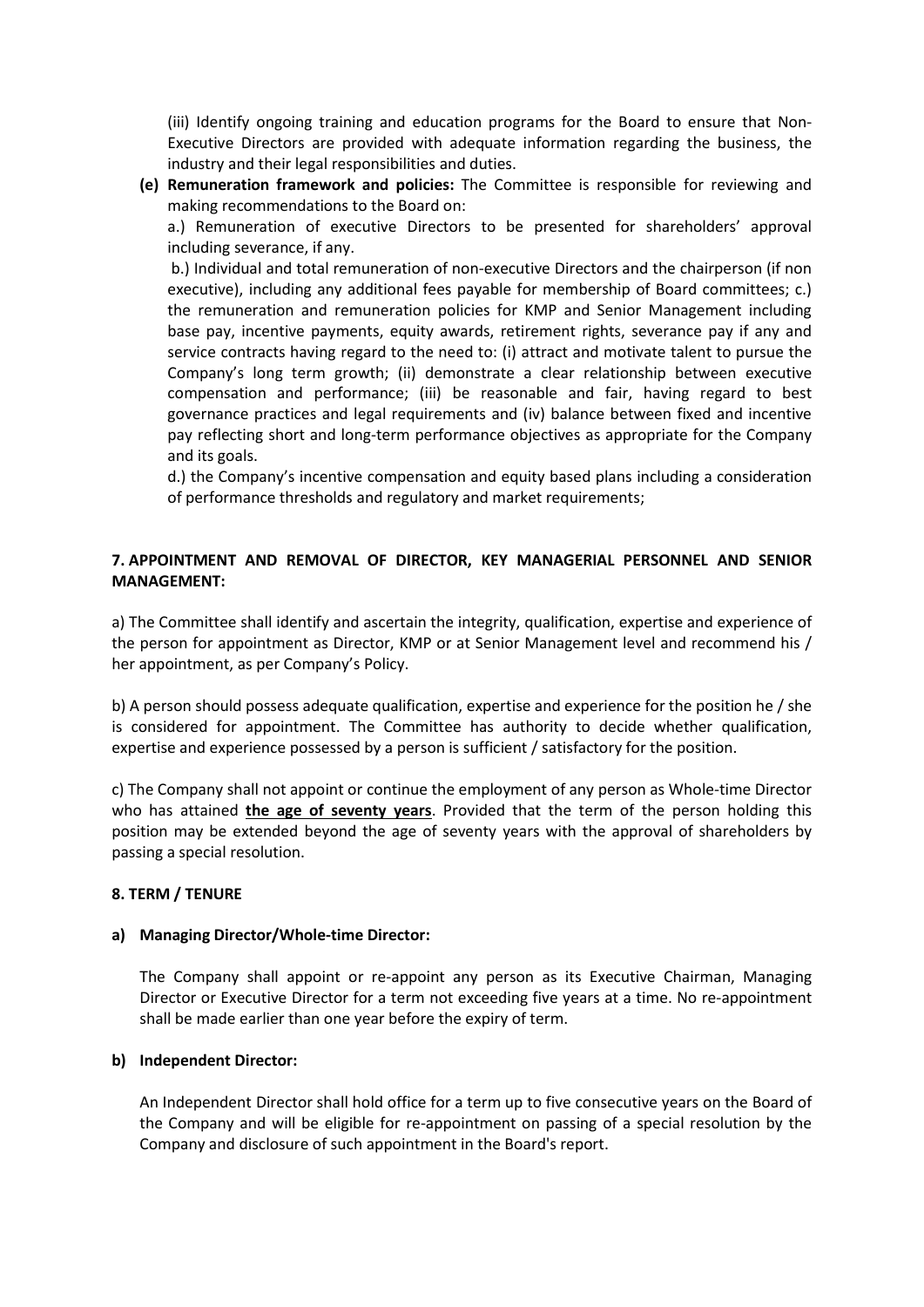No Independent Director shall hold office for more than two consecutive terms of upto<br>maximum of 5 years each, but such Independent Director shall be eligible for appointment after<br>expiry of three years of ceasing to becom No Independent Director shall hold office for more than two consecutive terms of upto maximum of 5 years each, but such Independent Director shall be eligible for appointment after expiry of three years of ceasing to becom No Independent Director shall hold office for more than two consecutive terms of upto<br>maximum of 5 years each, but such Independent Director shall be eligible for appointment after<br>expiry of three years of ceasing to becom No Independent Director shall hold office for more than two consecutive terms of upto<br>maximum of 5 years each, but such Independent Director shall be eligible for appointment after<br>expiry of three years of ceasing to becom

indirectly.

No Independent Director shall hold office for more than two consecutive terms of upto<br>maximum of 5 years each, but such Independent Director shall be eligible for appointment after<br>expiry of three years of ceasing to becom No Independent Director shall hold office for more than two consecutive terms of upto<br>maximum of 5 years each, but such Independent Director shall be eligible for appointment after<br>expiry of three years of ceasing to becom No Independent Director shall hold office for more than two consecutive terms of upto maximum of 5 years each, but such Independent Director shall be eligible for appointment after expiry of three years of ceasing to becom No Independent Director shall hold office for more than two consecutive terms of upto<br>maximum of 5 years each, but such Independent Director shall be eligible for appointment after<br>expiry of three years of ceasing to becom No Independent Director shall hold office for more than two consecutive terms of upto maximum of 5 years each, but such Independent Director shall be eligible for appointment after expiry of three years of ceasing to becom No Independent Director shall hold office for more than two consecutive terms of up<br>maximum of 5 years each, but such Independent Director shall be eligible for appointment aft<br>expiry of three years of ceasing to become an No Independent Director shall hold office for more than two cor<br>maximum of 5 years each, but such Independent Director shall be eligit<br>expiry of three years of ceasing to become an Independent Director.<br>Provided that an In No Independent Director shall hold office for more than two consecutive terms of upto<br>maximum of 5 years each, but such Independent Director shall be eligible for appointment after<br>expiry of three years of ceasing to becom No Independent Director shall hold office for more than two consecutive terms of upto<br>maximum of 5 years each, but such Independent Director shall be eligible for appointment after<br>expiry of three years of ceasing to becom No Independent Director shall hold office for more than two cons<br>maximum of 5 years each, but such Independent Director shall be eligibl<br>expiry of three years of ceasing to become an Independent Director.<br>Provided that an Expliny of three years of ceasing to become an independent Director.<br>
Provided that an Independent Director shall not, during the said period of three years, be appointed in or be associated with the Company in any other c or Provident and Independent Director shall not, during the said period of three years, be<br>Provided that an Independent Director shall not, during the said period of three years, be<br>indirectly.<br>At the time of appointment o Provided that an Independent Director shall not, during the said period of three years, be<br>appointed in or be associated with the Company in any other capacity, either directly or<br>indirectly.<br>At the time of appointment of The Director, KMP and Senior Management Personnel shall retire<br>
11. RETIREMENT<br>
The Director, KMP and Senior Management Person is serviced and the Director of a listed companies as an Independent<br>
11. Person is serving as

At the time of appointment of Independent Director it should be ensured that number of Boards<br>on which such Independent Director serves is restricted to seven listed companies as an<br>Independent Director and three listed co on which such independent Director serves is restricted to seven listed companies as an independent Director and three listed companies as an independent Director in case such independent Director and three listed company Independent Director and three listed companies as an Independent Director in case such<br>prescribed under the Act.<br>person is serving as a Whole-time Director of a listed company or such other number as may be<br>prescribed und person is serving as a Whole-time Director of a listed company or such other number as may be<br>prescribed under the Act.<br>**VALUATION**<br>The Committee shall carry out evaluation of performance of Director, KMP and Senior<br>The Co Company. 9. **EVALUATION**<br>
The Committee shall carry out evaluation of performance of Director, KMP and Senior<br>
Management Personnel yearly or at such intervals as may be considered necessary.<br>
10. <u>REMOVAL</u><br>
The Committee may recom The Committee shall carry out evaluation of performance of Director, KMP and Senior<br>
Management Personnel yearly or at such intervals as may be considered necessary.<br>
10. **REMOVAL**<br>
The Committee may recommend with reasons Management Personnel yearly or at such intervals as may be considered necessary.<br>
10. <u>REMOVAL</u><br>
The Committee may recommend with reasons recorded in writing, removal of a Director, KMP<br>
or Senior Management Personnel subj **10. REMOVAL**<br> **The Committee may recommend with reasons recorded in writing, removal of a Director, KMP**<br>
or Senior Management Personnel subject to the provisions and compliance of the Companies<br>
Act, 2013, rules and regu **10. <u>REMOVAL</u>**<br>The Committee may recommend with reasons recorded in writing, removal of a Director, KMP<br>or Senior Management Personnel subject to the provisions and compliance of the Companies<br>Act, 2013, rules and regulat The Committee may recommend with reasons recorded in writing, removal of a Director, KMP<br>or Senior Management Personnel subject to the provisions and compliance of the Companies<br>Act, 2013, rules and regulations and the pol Act, 2013, rules and regulations and the policy of the Company.<br> **RETIREMENT**<br>
The Director, KMP and Senior Management Personnel shall retire as per the applicable<br>
provisions of the Act and the prevailing policy of the Co **RETIREMENT**<br>The Director, KMP and Senior Management Personnel shall retire as per the applicable<br>provisions of the Act and the prevailing policy of the Company. The Board will have the<br>discretion to retain the Director, K The Director, KMP and Senior Management Personnel shall retire as per the applicable<br>provisions of the Act and the prevailing policy of the Company. The Board will have the<br>discretion to retain the Director, KMP, Senior Ma The Director, KMP and Senior Management Personnel shall retire as per the applicable<br>provisions of the Act and the prevailing policy of the Company. The Board will have the<br>discretion to retain the Director, KMP, Senior Ma

provisions of the Act and the prevailing policy of the Company. The Board will hat<br>discretion to retain the Director, KMP, Senior Management Personnel in the same politicare<br>tion to retain the Director, KMP, Senior Managem remuneration or otherwise even after attaining the retirement age, for the benefit of the<br>
Company.<br>
2D. <u>Directors' and Officers' Insurance</u><br>
Where any insurance is taken by the Company on behalf of its Directors, KMPs/ S Company.<br>Directors' and Officers' Insurance<br>or eany insurance is taken by the Company on behalf of its Directors, KMPs/ Senior Management<br>crear any insurance is taken by the Company in behalf of its Directors, KMPs/ Senior Directors' and Officers' Insurance<br>ere any insurance is taken by the Company on behalf of its Directors, KMPs/ Senior Mi<br>connel etc. for indemnifying them against any liability, the premium paid on such insur<br>be treated as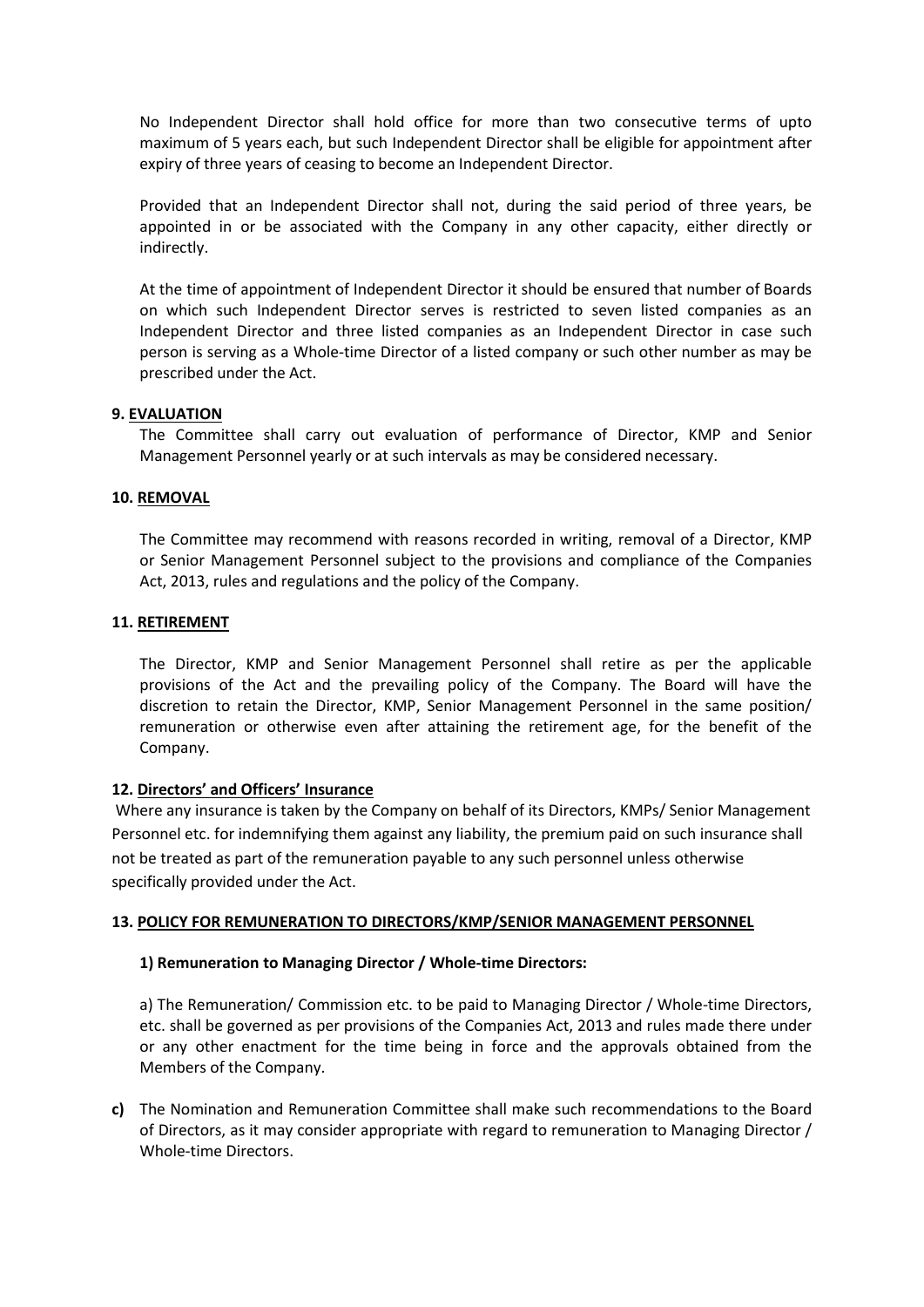## d) Facilities:

**d)** Facilities:<br>The Company shall provide such facilities as may be necessary in relation to perform his office<br>luties and to attend operation and business of the Company.<br>Remuneration paid to the<br>Pirectors is mentioned i d) Facilities:<br>The Company shall provide such facilities as may be necessary in relation to perform his office<br>duties and to attend operation and business of the Company. Remuneration paid to the<br>Directors is mentioned in **d)** Facilities:<br>The Company shall provide such facilities as may be necessary in relation to perform his office<br>duties and to attend operation and business of the Company. Remuneration paid to the<br>Directors is mentioned i

**d)** Facilities:<br> **COMPACT THE COMPACT TO THE COMPACT TO THE COMPACT TO THE COMPACT TO THE COMPACT TO A DETECTOR SIMULE DURIES OF THE DIRECTOR IS METHEM DIRECTORS is mentioned in the Annual Report of the Company.<br>
<b>2) Remu d)** Facilities:<br>The Company shall provide such facilities as may be necessary in relation to perform his office<br>duties and to attend operation and business of the Company. Remuneration paid to the<br>Directors is mentioned i **d)** Facilities:<br>The Company shall provide such facilities as may be necessary in relation to perform his office<br>duties and to attend operation and business of the Company. Remuneration paid to the<br>Directors is mentioned i **d)** Facilities:<br>The Company shall provide such facilities as may be necessary in relation to perform his office<br>The Company shall provide such and business of the Company. Remuneration paid to the<br>Directors is mentioned i

**d)** Facilities:<br>The Company shall provide such facilities as may be necessary in relation to perform his office<br>duties and to attend operation and business of the Company. Remuneration paid to the<br>Directors is mentioned i **d)** Facilities:<br>
The Company shall provide such facilities as may be necessary in relation to perform his office<br>
duties and to attend operation and business of the Company. Remuneration paid to the<br>
Directors is mention **ch** Facilities:<br>The Company shall provide such facilities as may be necessary in relation to perform his office<br>duties and to attend operation and business of the Company. Remuneration paid to the<br>Directors is mentioned i **d)** Facilities:<br>The Company shall provide such facilities as may be necessary in relation to perform his office<br>duties and to attend operation and business of the Company. Remuneration paid to the<br>**2) Remuneration to Non d)** Facilities:<br>The Company shall provide such facilities as may be necessary in relation to perform his office<br>duties and to attend operation and business of the Company. Remuneration paid to the<br>Directors is mentioned **d)** Facilities:<br>The Company shall provide such facilities as may be necessary in relation to perform his office<br>duties and to attend operation and business of the Company. Remuneration paid to the<br>Directors is mentioned d) Facilities:<br>The Company shall provide such facilities as may be necessary in relation to perform his office<br>duties and to attend operation and business of the Company. Remuneration paid to the<br>Directors is mentioned in The Company shall provide such facilities as may be necessary in relation to perform his office<br>duties and to attend operation and business of the Company. Remuneration paid to the<br>Directors is mentioned in the Annual Repo duties and to attend operation and business of the Company. Remuneration paid to the<br>Directors is mentioned in the Annual Report of the Company.<br> **2) Remuneration to Non-Executive /** Independent Directors:<br>
a) The Non-Exec 2) Remuneration to Non- Executive / Independent Directors:<br>
a) The Non-Executive / Independent Directors may receive sitting fees and such other remuneration as permissible under the provisions of Companies Act, 2013. The 2) Remuneration to Non-Executive / Independent Directors:<br>a) The Non-Executive / Independent Directors may receive sitting fees and such other<br>remuneration as permissible under the provisions of Companies Act, 2013. The a purposes of clause (b) above if the following conditions are expected by the promission of the promission of companies Act, 2013. The amount of sitting fees shall be such as may be recommended by the Nomination and Remuner a) The Non-Executive / Independent Directors may receive sitting fees and such other remuneration as permissible under the provisions of Companies Act, 2013. The amount of sitting remuneration as permissible under the prov remuneration as permissible under the provisions of Companies Act, 2013. The amount of sitting<br>fees shall be such as may be recommended by the Nomination and Remuneration Committee<br>and approved by the Board of Directors.<br> Fees shall be such as may be recommended by the Nomination and Remuneration Cor<br>fees shall be such as may be recommended by the Nomination and Remuneration Cor<br>and approved by the Board of Directors.<br>b) All the remuneratio e) all the remuneration of the Non-Executive / Independent Directors (excluding remuneration b) All the remuneratios as prescribed under Section 197 (5) of the Companies Act, 2013) shall be subject to celling/ limits as pr b) All the remuneration of the Non-Executive / Independent Directors (excluding remuneration<br>for attending metetings as prescribed under Section 197 (5) of the Companies Act, 2013 and all small be<br>subject to celling / limi for attending meetings as prescribed under Section 197 (5) of the Companies Act, 2013) shall be subject to celling (limits as provided under Section 197 (5) of the Companies Act, 2013) shall be subject to celling (limits a

Board of Directors or shareholders, as the case may be.<br>
Soard of Directors or shareholders, as the case may be.<br>
c) An Independent Director shall not be eligible to get Stock Options and also shall not be eligible<br>
to par c) An Independent Director shall not be eligible to get Stock Options and also shall not be eligible<br>to participate in any share based payment schemes of the Company.<br>
d) Any remuneration paid to Non-Executive / Independen For the comparation to a Key Managerial Personnel and Senior Management. All other the Company.<br>
The Services is and to Non-Executive / Independent Directors for services rendered<br>
which are of professional in nature shall and May remunneration paid to Non-Executive / Independent Directors for services rendered<br>and which are of professional in nature shall not be considered as part of the remuneration for the<br>purposes of clause (b) above if

by thin, are of professional in nature shall not be considered as part of the remuneration for the variable of the services of clause (b) above if the following conditions are satisfied:<br>
i) The Services are rendered by su purposes of clause (b) above if the following conditions are satisfied:<br>
i) The Services are rendered by such Director in his capacity as the professional; and<br>
ii) In the opinion of the Committee, the director possesses t **Example 19** The Services are rendered by such Director in his capacity as the professional; and<br>ii) In the opinion of the Committee, the director possesses the requisite qualification for the<br>practice of that profession.<br> practice of that profession.<br>
e) The Compensation Committee of the Company, constituted for the purpose of administering<br>
the Employee Stock Option/ Purchase Schemes, shall determine the stock options and other<br>
share base pentral of the Company, constituted for the purpose of administering<br>e) The Compensation Control Purchase Schemes, shall determine the stock options and other<br>share based payments to be made to Directors (other than Indepe